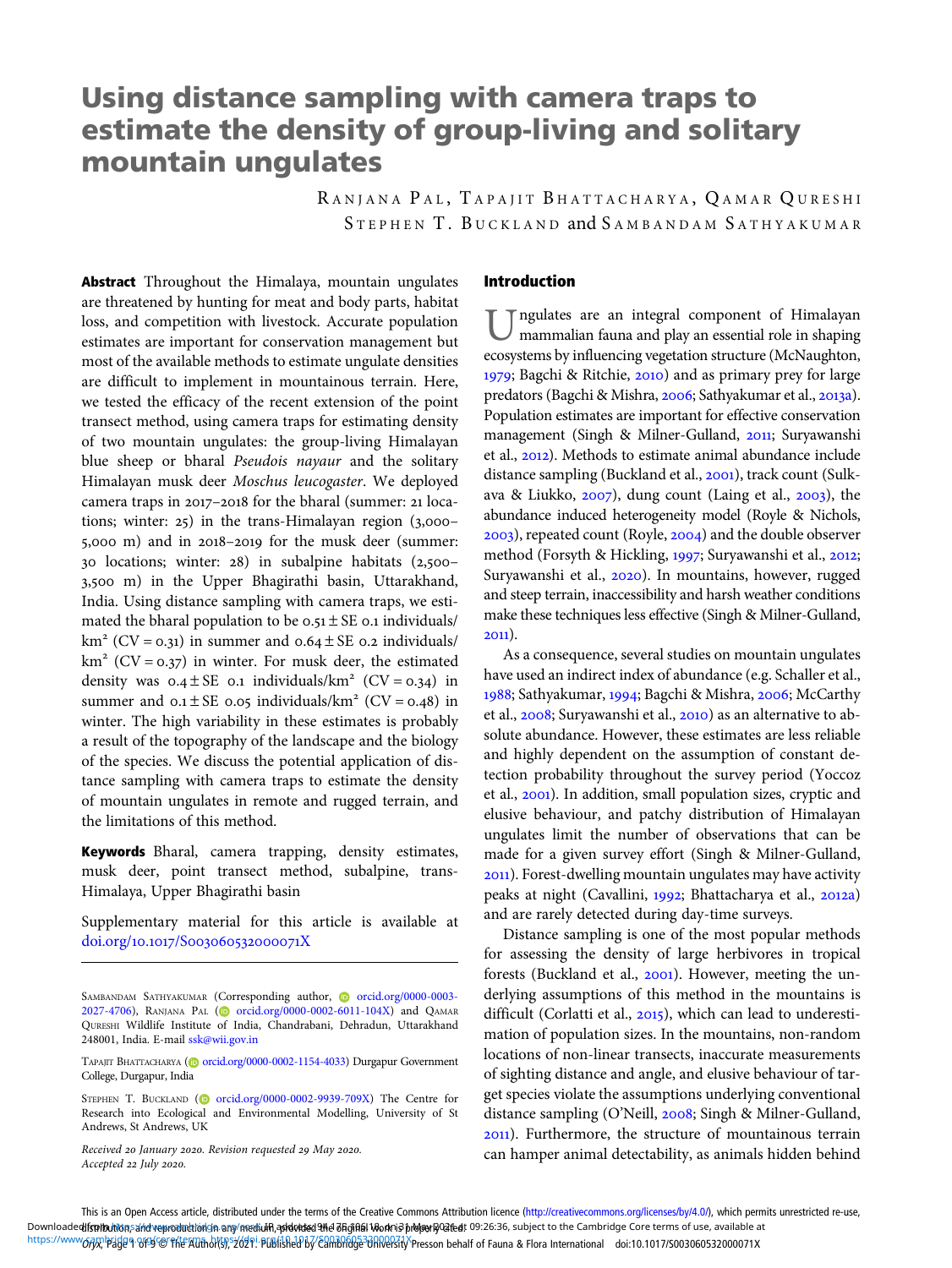<span id="page-1-0"></span>

FIG. 1 Study area in the trans-Himalayan region and subalpine region of the Upper Bhagirathi basin, with the locations of camera traps used for estimating densities of the bharal Pseudois nayaur, and Himalayan musk deer Moschus leucogaster, respectively. The inset map shows the location of the Bhagirathi basin in Uttarakhand State, Western Himalaya, India.

rocks or in valleys could remain undetected, irrespective of their distance from the observer.

Camera traps are an efficient tool for detecting elusive and rare species in remote habitats (Burton et al.,  $2015$ ; Rovero & Zimmermann,  $2016$ , and extending the point transect method to accommodate data from camera traps could help solve some of the issues related to the violation of the assumptions underlying classic distance sampling (Howe et al.,  $2017$ ). Distance sampling with camera traps has recently been tested for estimating the populations of Maxwell's duiker Philantomba maxwellii (Howe et al., ) and the western chimpanzee Pan troglodytes versus (Cappelle et al., 2019) in Côte d'Ivoire. However, the efficacy of this technique in mountainous terrain has yet to be tested.

Mountain ungulates are threatened by hunting for meat and body parts (Sathyakumar et al., 2013a[,b\)](#page-8-0), habitat loss (Namgail et al., 2007; Kittur et al., 2010) and competition with livestock (Mishra et al., 2004; Bhattacharya et al., 2012b) throughout the Himalaya. Here, we focused on the Himalayan blue sheep or bharal Pseudois nayaur and the Himalayan musk deer Moschus leucogaster, both of which are affected by anthropogenic impacts (Mishra et al., 2004; Bhattacharya & Sathyakumar, 2011). The bharal is a social species of the Caprinae subfamily. It is associated with alpine and steppe mountain pastures, and subalpine slopes devoid of tree cover  $(2,500 - 5,500 \text{ m}; \text{Prater}, 1980; \text{Sathyakumar})$ & Bhatnagar, 2002). The species is categorized as Least Concern on the IUCN Red List and listed in Schedule I of the Indian Wildlife (Protection) Act, 1972. In contrast, the Himalayan musk deer is solitary and sedentary, remaining within a defined home range throughout the year. The musk deer, a primitive deer-like ruminant, is a member of the family Moschidae. In the Indian Himalayan region, the southern side of the Greater Himalaya, it is restricted to areas between 2,500 m and the treeline (Green,  $1985$ ; Sathyakumar et al., 2013b). It is categorized as Endangered on the IUCN Red List (Timmins & Duckworth,  $2015$ ) and listed in the Indian Wildlife (Protection) Act, 1972, in Schedule I.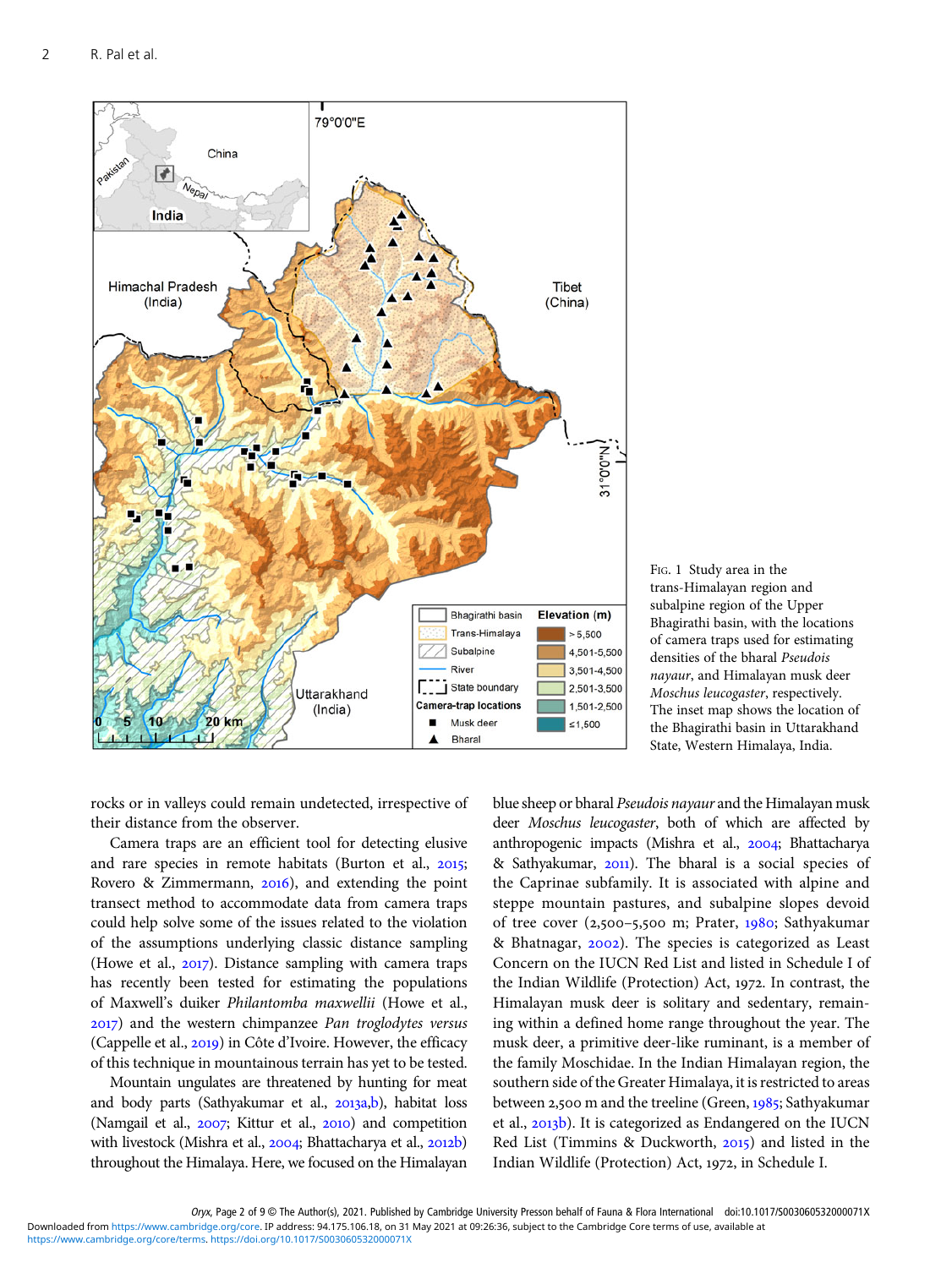$\overline{3}$ 

<span id="page-2-0"></span>

PLATE 1 The study was conducted in the trans-Himalayan part (Nilang valley) of Gangotri National Park characterized by dry alpine scrub vegetation, broken terrain, deep gorges, high gradient slopes, and narrow valleys (a), and in the subalpine portion of the Park and Uttarkashi Forest Division (b) within Uttarakhand State, India.

Here, we tested the efficacy of the extension of the distance sampling method to accommodate camera-trap data for estimating the density of the group-living bharal in the trans-Himalayan region  $(3,500-5,500)$  and the solitary Himalayan musk deer in the subalpine region  $(2,500-3,500)$  of the Upper Bhagirathi basin. We examined the field applicability and possible limitations of this method for estimating the density of these two ungulates in mountainous terrain.

#### Study area

We carried out this study in the trans-Himalayan part (Nilang valley) of Gangotri National Park, in the subalpine portion of the Park and Uttarkashi Forest Division within Uttarakhand State, India ([Fig](#page-1-0) 1, Plate 1). Nilang valley is characterized by broken terrain, deep gorges, steep slopes  $(> 45^{\circ})$  and narrow valleys (Bhardwaj et al., 2010). The study area does not have permanent human settlements, but the alpine and subalpine zones are seasonal grazing ground for livestock from lower parts of the Bhagirathi basin. Tourists also use the area in summer (June–September). Nilang valley forms the international boundary with Tibet and is controlled by military personnel. There is a network of snow-fed tributaries of the Jadh Ganga, which drains the area to meet the Bhagirathi River. We surveyed areas of dry alpine scrub vegetation at 3,000-5,200 m for the bharal, and subalpine habitats dominated by Betula utilis, Pinus wallichiana, Quercus semecarpifolia and Cedrus deodara, at 2,500-3,000 m, for the Himalayan musk deer.

#### Methods

We divided the study area into grid cells of  $3 \times 3$  km. In each grid cell, we generated 20 random points using a sampling tool in ArcGIS 10.4 (Esri, Redlands, USA), and selected accessible points for the placement of camera traps. Some randomly generated locations were inaccessible because of precipitous terrain or the presence of seasonal pastoral nomad camps. We deployed camera traps (Cuddeback blue series, Cuddeback, De Pere, USA) to capture the bharal at 21 locations during summer (May–September 2017; 2,205) trap nights) and 25 locations during winter (October 2017-January 2018; 1,786 trap nights) in the trans-Himalayan region of Gangotri National Park [\(Fig.](#page-1-0) ). For the Himalayan musk deer, we set up camera traps in subalpine habitat, at 30 locations during summer (May–September 2018; 2,246 trap nights) and 28 locations during winter (October 2018– January 2019; 964 trap nights). Camera traps were mounted – cm above the ground, and programmed to trigger immediately and record an image followed by a 30-s video when movement was detected.

Distance analysis requires calculating distance of the target species from the observer, in our case from the camera. To estimate the distance of photo-captured individuals from the camera trap, we calibrated image measurements against actual measurements during camera installation. For this, we took measurements using a calibration pole of known height at known distances from the camera, in the centre and along both sides of the camera's field of view. This calibration was done for a total of 30 camera traps, and we considered the measurements taken at these locations representative for others with similar topography and field of view.

### Data analysis

Test for sampling bias To test whether we had sampled all elevations and topographic features according to their availability in the landscape, we compared elevation, ruggedness, slope and aspect of camera-trap locations and 100 randomly generated points using a non-parametric Mann–Whitney U test for scale variables (elevation, slope, ruggedness) and Bonferroni confidence intervals for the categorical variable (aspect). We resampled elevation data from the Shuttle Radar Topography Mission, at 1 km resolution (Jarvis et al., ). We calculated slope, ruggedness and aspect information using spatial analyst from the Digital Elevation Model in ArcGIS.

Availability for detection With camera traps, we can only estimate the density of populations that are available for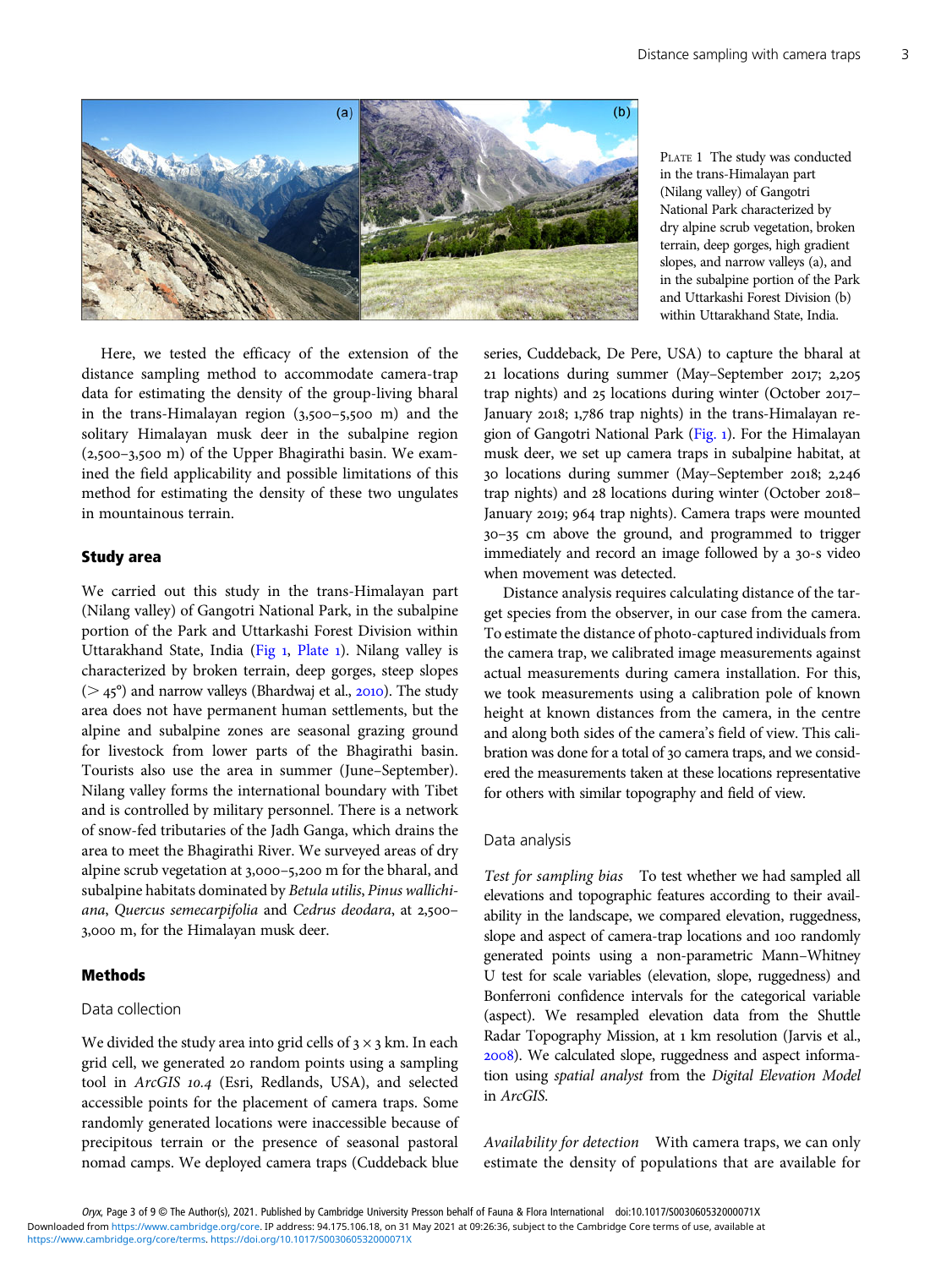

FIG. 2 Kernel density estimates of daily activity pattern of the bharal and the musk deer in summer and winter in the Upper Bhagirathi basin.

detection (Howe et al.,  $2017$ ). If the population surveyed is not available for detection during the data collection period selected for analysis, temporal sampling effort is overestimated, and as a result, density could be underestimated (Cappelle et al.,  $2019$ ). To avoid this bias, either the sampling period should be defined as the time during which the entire population was available for detection (peak activity period) or the proportion of time when animals were available for detection should be included as a parameter in the model (Howe et al.,  $2017$ ). In our study, the bharal was active during 6.00–18.00, without a marked peak in activity (Fig. ). The Himalayan musk deer was active at night  $(18.00-6.00)$  in summer and during the day  $(6.00-20.00)$ in winter (Fig.  $2$ ). We used the active period of each species as the sampling period for the analysis. We corrected for the bias caused by animals being unavailable for detection by calculating the mean proportion of animals that were active during the period selected for analysis and incorporating this proportion in the density estimates. For example, for the bharal we first plotted the number of independent captures (i.e. at least a 30-minute interval between subsequent captures) to visualize the activity pattern of the species ( $Fig. 2$ ). We assumed that if all animals were active throughout the day, then the curve would be a flat line between 6.00 and 18.00. On the other hand, if all the animals were active around 12.00 (at the highest point of the curve), then this flat line will coincide with the curve at 12.00. We calculated both the areas under the imaginary flat line and under the actual activity curve shown in Fig. 2. We then calculated the mean proportion of animals that are active between 6.00 and 18.00 by dividing the proportion of the area under the actual activity curve by the area under the imaginary flat line, where animal activity reaches a peak. The estimated mean proportion of animals that are active during the period selected for analysis was 0.75 in summer and 0.8 in winter for the bharal. For the Himalayan musk deer it was 0.65 in summer and 0.7 in winter. We used the proportion of time animals are active

to correct the naïve density estimate by dividing it by proportion of time active, using *Distance*  $7.0$  (Thomas et al.,  $2010$ ).

Density estimation Distance sampling with camera traps requires calculating the distance between the animal and the camera at snapshot moments to ensure that animal movement does not bias the distribution of detection distances (Howe et al., 2017). We thus defined a finite set of snapshot moments (2 s apart) within the sampling period (as suggested in Howe et al.,  $2017$ ). For each snapshot moment when the species was captured, we estimated the radial distance between each animal and the camera trap, using a regression equation developed from the field calibration. In this equation, the dependent variable was the ratio of the actual height of an individual to its height in the photograph, and the explanatory variable was the distance at which the individual was photocaptured (see Supplementary Material 1 for details). We obtained information on actual heights for different age and sex classes of the bharal by comparing the camera-trap photos of the species with the height of the calibration pole height. We identified eight, 14, two and 10 comparable photographs of adult males, adult females, subadults and fawns, respectively. We calculated the mean height as  $76.3 \pm SE$  2.4 cm (adult male),  $70.0 \pm SE$  1.1 cm (adult female) and  $64.0 \pm SE$  1.0 cm (subadult) and  $47.3 \pm SE$  1.9 cm (fawn). For adult Himalayan musk deer we used a mean height of 50 cm (Sathyakumar et al., 2013b) to estimate their distance from the camera.

Density was estimated following the equation for camera-trap point transects (Howe et al.,  $2017$ ):

$$
\hat{D} = \frac{\sum_{k=1}^{K} n_k}{\pi w^2 \sum_{k=1}^{K} e_k \hat{P}_k} \times \frac{1}{A}
$$

where  $n_k$  is the number of observations of animals at a point k (camera-trap location),  $e_k$  is the temporal effort, and  $\hat{P}_k$  is

[https://www.cambridge.org/core/terms.](https://www.cambridge.org/core/terms) <https://doi.org/10.1017/S003060532000071X>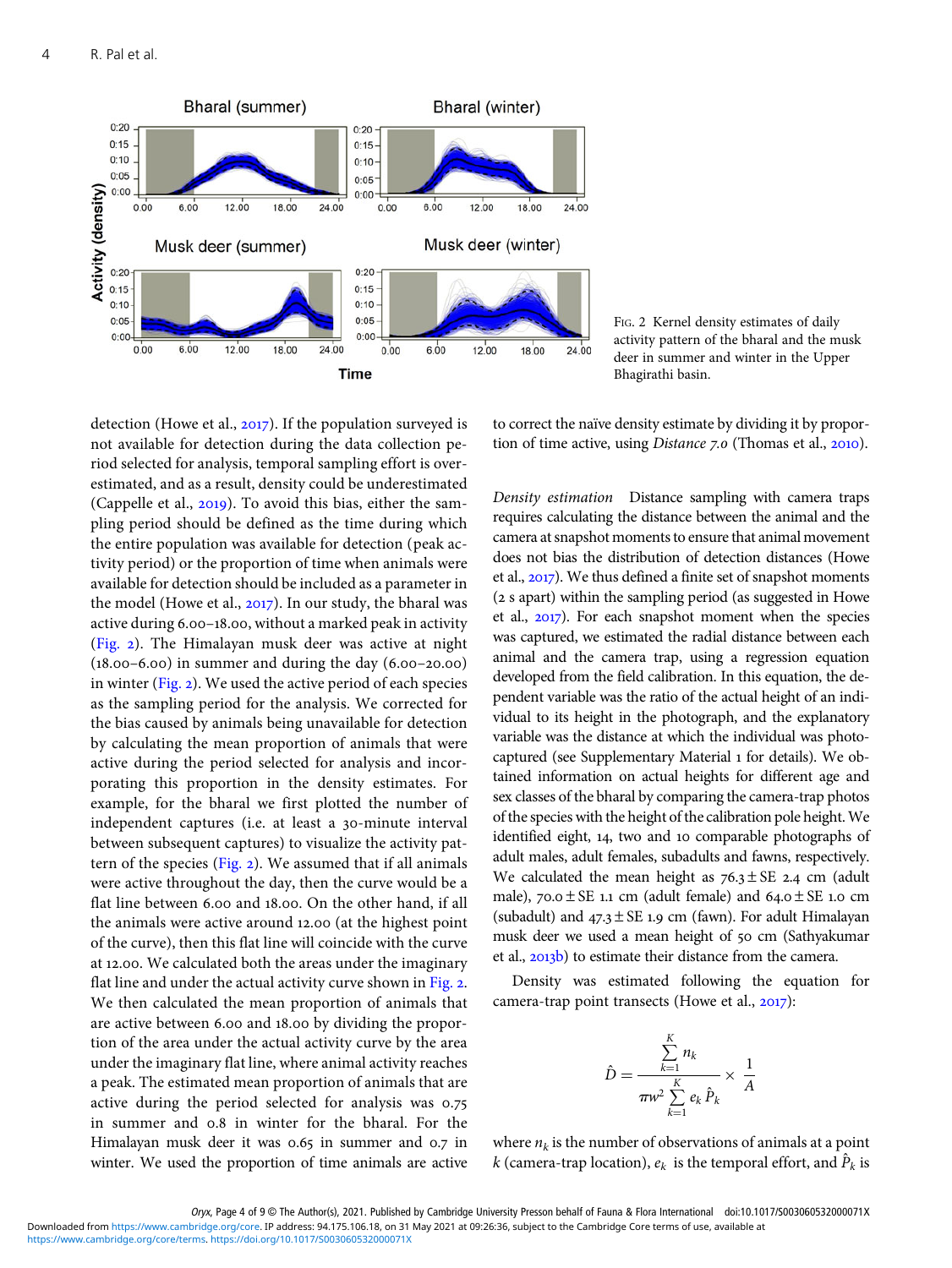the estimated probability of obtaining an image of an animal that is within  $\theta$  degrees (angle covered by the camera's field of view), K is the total number of camera-trap locations and w (truncation distance) in front of the camera at a snapshot of the moment. The effort at a point  $k$  was measured as  $e_k = \theta T_k/2 \pi t$  where  $\theta/2\pi$  describes the fraction of a circle covered by a camera,  $T_k$  is the period of camera deployment (in seconds), and  $t$  is the unit of time used to determine a finite set of snapshot moments within  $T_k$  (also in seconds). We defined the period of camera deployment as the time the target species was expected to be active during the sampling period. For the bharal, this was a 12-hour period per day  $(6.00-18.00)$  in both seasons and for the Himalyan musk deer a  $12$ -hour period per day  $(18.00 - 6.00)$  in summer and a 14-hour period per day  $(6.00-20.00)$  in winter.  $1/A$ is the availability correction factor.

Seven camera traps malfunctioned because of technical errors and were not included in the final analysis. For the analysis in Distance, we modelled the detection from using the same functions as Howe et al.  $(2017)$ : half normal with  $o$ , 1 or 2 Hermite polynomial adjustment terms; hazard rate with 0, 1, or 2 cosine adjustments; uniform with 1 or 2 cosine adjustments. As model selection methods based on Akaike's information criterion (AIC) tend to favour overly complex models because of overdispersion in the data, we selected models using a recently proposed two-step procedure (Howe et al.,  $2019$ ): (1) Firstly, the best model is selected on the basis of AIC adjusted for overdispersion (QAIC) within each key function, where the overdispersion parameter (Ĉ) is calculated from the ratio between the  $\chi^2$  statistics of the most parameterized model for each key function and its degrees of freedom  $(\chi^2/df)$ . (2) Secondly, the best model is selected with the smallest values of the  $\chi^2$  goodness-of-fit statistic divided by its degrees of freedom (across QAICselected models, one from each key function). We used the point transect distance sampling method in Distance (Thomas et al., 2010) for all analyses.

#### Results

#### Sampling bias test

In case of the Himalayan musk deer, the elevation, ruggedness and slope of sampled camera-trap locations were not biased: the mean values of sampled locations were not significantly different from the mean elevation, ruggedness and slope of 100 random points in both seasons ( $P > 0.05$ in each case, Mann–Whitney U test; Supplementary Fig. ). Bonferroni confidence intervals indicated no particular aspect category was preferred for sampling in winter or summer (Supplementary Fig. ). Similarly, in the case of the bharal, the ruggedness, elevation and slope of the sampled camera locations were not different from the mean ruggedness, elevation, slope and aspect of the random

5

points (Supplementary Fig. 2). Encounter rates were highly variable amongst locations and did not show any spatial autocorrelation for the bharal (Moran's I  $P$ : 0.6 in summer, 0.9 in winter) or the musk deer (Moran's I  $P: 0.8$  in summer, o.6 in winter).

## Density estimates

The bharal was photo-captured by  $17$  out of  $21$  camera traps deployed in summer, and 14 out of 24 in winter. We obtained  $1,059$  snapshots in  $104$  videos in summer and 949 snapshots in 61 videos in winter. In summer, one of the cameras contributed a large number of captures (c. % of the total dataset). This particular camera was placed on a steep slope with cliffs on both sides, and close (10-15 m) to an intensively used bharal trail along a stream. Consequently, a large number of observations by this camera were within  $9-12$  m as most of the bharals followed the path to move up or down the slope. Because of this bias, the initially estimated density of  $0.15 \pm SE$  0.31 individuals/ $km^2$  had a high CV (207.35). We removed this camera from the final analysis to get an estimate with reduced bias. Amongst the summer captures, we found an excess of distances close to the camera ([Fig.](#page-5-0) ). The hazard-rate model is more sensitive than the halfnormal model to this excess, resulting in an implausible rapid fall-off in the detection probability. Therefore, we used the second-best model ([Table](#page-6-0) 1), the half-normal model, for estimating bharal density in summer  $(0.51 \pm SE)$ 0.1 individuals/ $km^2$ ,  $CV = 0.31$ ). In winter, the best model was the hazard-rate model, and the second-best halfnormal model resulted in the same density estimates  $(0.64 \pm SE \ 0.2 \text{ individuals/km}^2, CV = 0.37; \text{Table 1}).$  $(0.64 \pm SE \ 0.2 \text{ individuals/km}^2, CV = 0.37; \text{Table 1}).$  $(0.64 \pm SE \ 0.2 \text{ individuals/km}^2, CV = 0.37; \text{Table 1}).$ 

Himalayan musk deer were captured by 11 out of 28 cameras in summer and 6 out of 25 cameras in winter. We obtained 564 snapshots in 102 videos in summer and 166 snapshots in 31 videos in winter. Himalayan musk deer data did not show the heterogeneity in capture probabilities amongst cameras that we observed for the bharal, nor any evidence of bias in terms of distances [\(Fig.](#page-5-0) 3). The best model was the hazard-rate model with cosine adjust-ment in both seasons ([Table](#page-6-0) 1), and estimated density was  $0.4 \pm$  SE 0.1 individuals/km<sup>2</sup> (CV = 0.34) in summer and 0.1  $\pm$  SE 0.05 individuals/km<sup>2</sup> (CV = 0.48) in winter ([Table](#page-6-0) 1).

### Discussion

Our estimates of bharal density in summer  $(0.5 \pm SE)$  0.1 individuals/km<sup>2</sup>) and winter  $(0.6 \pm SE\ 0.2\$ individuals/km<sup>2</sup>) were similar. Estimates of bharal densities from three different locations in Spiti, the nearest trans-Himalayan landscape (using standardized double observer method; Suryawanshi et al.,  $2012$ ) were 1.60, 1.49 and  $3.19/km<sup>2</sup>$ . Estimates of bharal

Oryx, Page 5 of 9 © The Author(s), 2021. Published by Cambridge University Presson behalf of Fauna & Flora International doi:10.1017/S003060532000071X [https://www.cambridge.org/core/terms.](https://www.cambridge.org/core/terms) <https://doi.org/10.1017/S003060532000071X> Downloaded from [https://www.cambridge.org/core.](https://www.cambridge.org/core) IP address: 94.175.106.18, on 31 May 2021 at 09:26:36, subject to the Cambridge Core terms of use, available at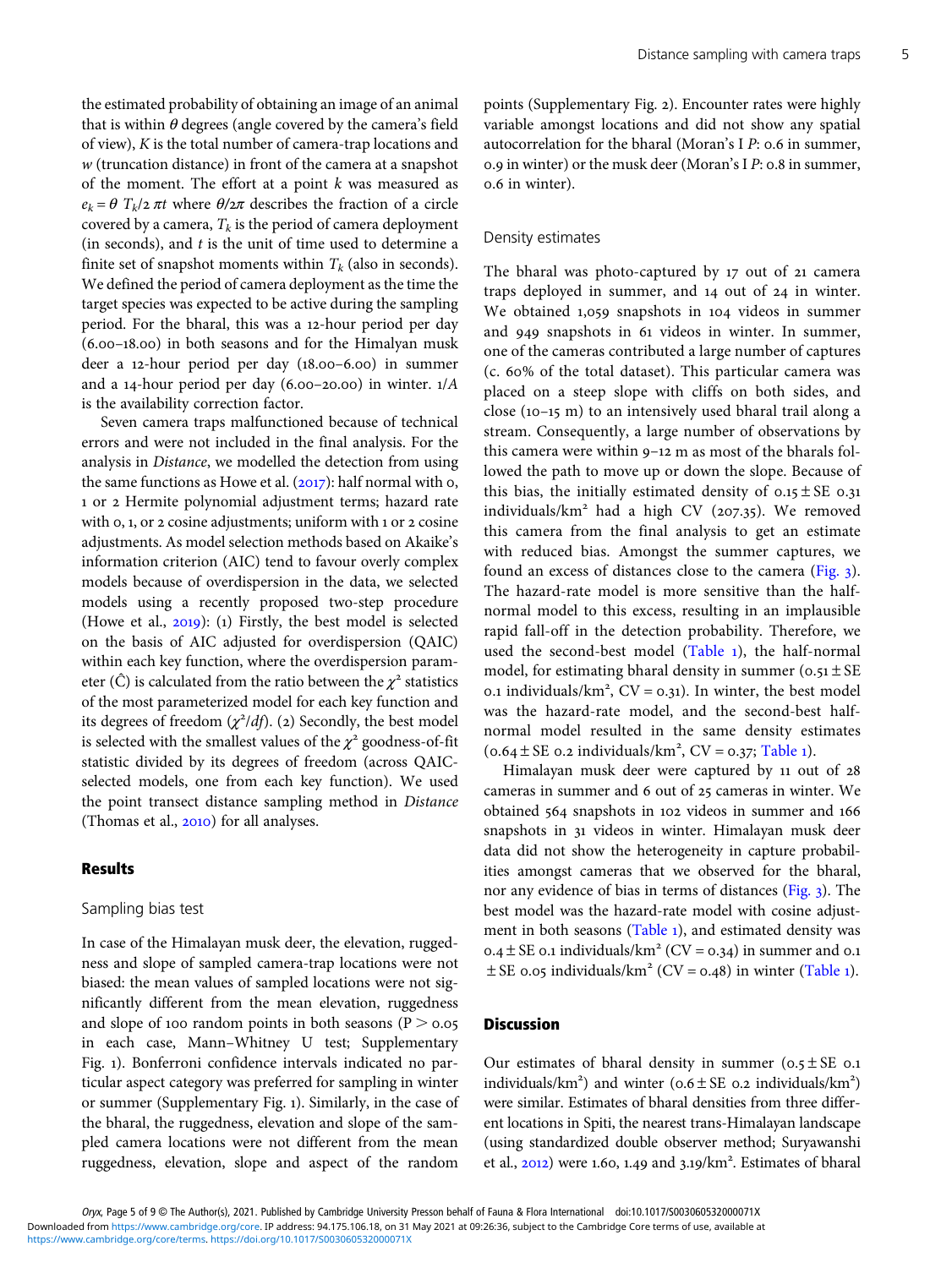<span id="page-5-0"></span>

FIG. 3 Detection probability and probability density for the models selected for estimating density. The bars show the data distribution, and the line represents the model fit. The heights of the bars are scaled so that they cover the same total area as the area under the line, to show how well the detection function fits the data.

densities in our study are low compared to those of Spiti can be expected because of differences in habitat type and topography. The Spiti landscape comprises vast trans-Himalayan meadows (Biotic Province 1B; Rodgers et al., 2000), whereas our study area consists primarily of narrow valleys and gorges with rough terrain and barren slopes (Biotic Province 1C; Kumar et al., 2017; [Plate](#page-2-0) 1). The differences of bharal density estimates and mean group sizes (9.6 in Nilang valley vs 13.1 in Kibber, Spiti) between these two areas may thus be a result of differences in habitat quality. In addition, Nilang valley is affected by anthropogenic disturbances such as hunting (Bhardwaj et al., 2010), livestock grazing (Chandola, 2009; RP pers. obs., 2017) and presence of free-ranging dogs (Pal et al., 2020). The differences could also be caused by different survey techniques. We were unable to estimate bharal density using the point count distance method because of insufficient observations. The double observer method used to estimate bharal density in trans-Himalayan habitat requires visual

coverage of the entire survey area in a short period, a requirement that could not be fulfilled in our study because parts of the study area were inaccessible and visual coverage was insufficient [\(Plate](#page-2-0) 1).

The density of Himalayan musk deer was higher in summer (0.4  $\pm$  SE 0.1 individuals/km<sup>2</sup>) than winter (0.1  $\pm$  SE 0.05 individuals/km ). The analysis of seasonal habitat use in the study area also showed a trend of decline in captures at high elevations (Pal et al., 2020) in winter, possibly because musk deer migrate to lower altitudes during periods of heavy snowfall. Similar seasonal movements were also observed in other areas (Anwar & Minhas, 2008; Dendup & Lham, ). Other studies using the silent drive count method in Kedarnath Wildlife Sanctuary estimated musk deer density to be  $3.7 \pm SE$  0.2 individuals/km<sup>2</sup> in 1989-1991 (Sathyakumar,  $1994$ ), 2.2 individuals/km<sup>2</sup> in  $1994-1995$ (Sathyakumar & Malik, 2006) and 1.2 individuals/ $km<sup>2</sup>$  in (S. Sathyakumar, unpubl. data). These studies may have

[https://www.cambridge.org/core/terms.](https://www.cambridge.org/core/terms) <https://doi.org/10.1017/S003060532000071X>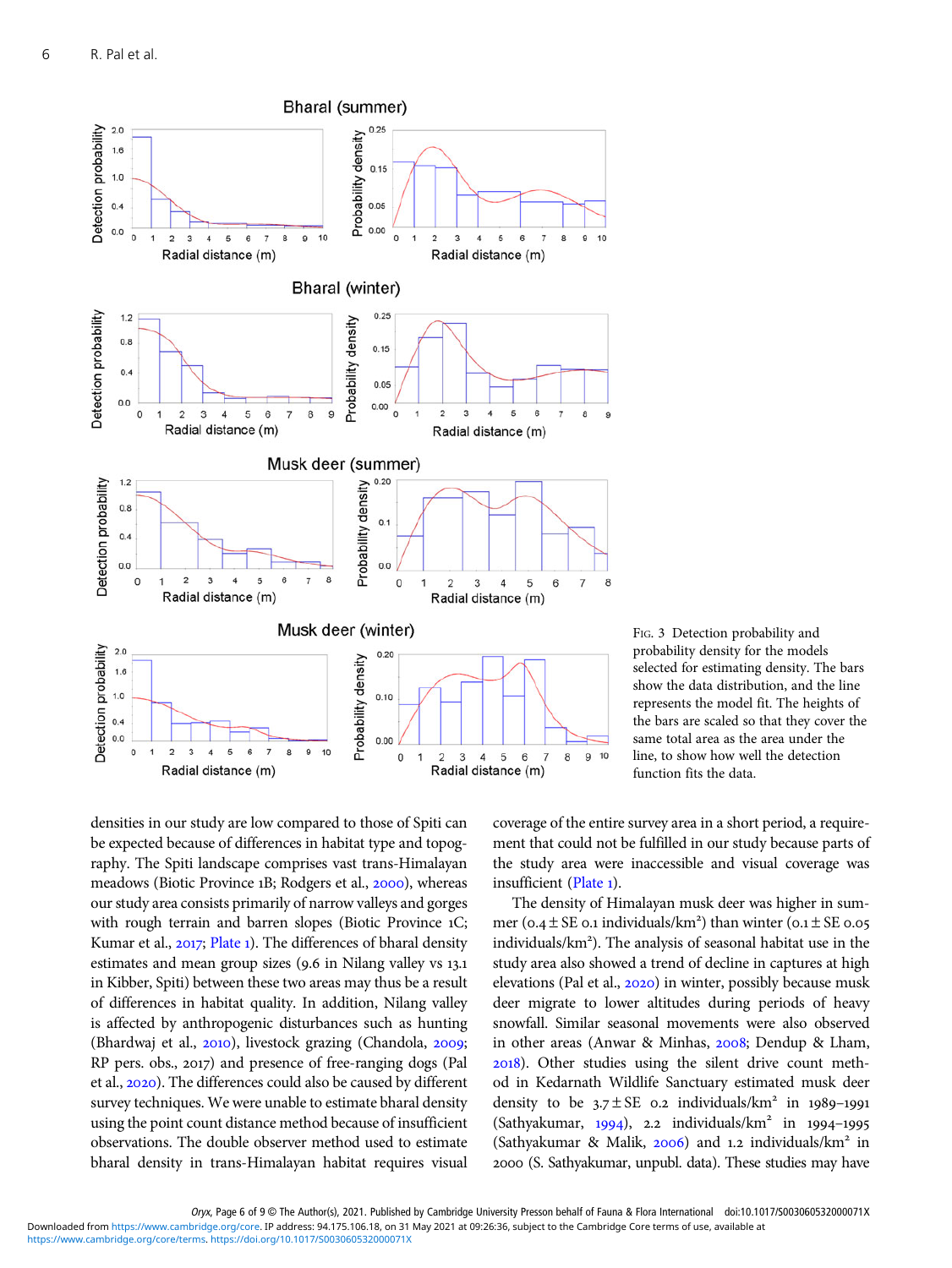<span id="page-6-0"></span>TABLE 1 Details of the top three models used to estimate the densities of the bharal Pseudois nayaur and the Himalayan musk deer Moschus leucogaster in summer and winter in the Upper Bhagirathi basin, Uttarakhand, India, showing key functions (defining parametric shapes for the detection function), adjustment types (to allow for departures from the parametric shape), the number of adjustment terms selected (order), overdispersion factor (Ĉ), Akaike's information criterion adjusted for overdispersion (QAIC), and density estimates with standard error (SE) and coefficient of variance (CV).

| Key function           | Adjustment type    | Order            | Ĉ      | <b>OAIC</b> | Estimate $\pm$ SE | <b>CV</b> |
|------------------------|--------------------|------------------|--------|-------------|-------------------|-----------|
| <b>Bharal</b> (summer) |                    |                  |        |             |                   |           |
| Hazard                 |                    | $\mathbf{0}$     | 2.93   | 1,083.87    | $1.61 \pm 0.60$   | 0.38      |
| Half normal            | Hermite polynomial | 2                | 29.23  | 118.05      | $0.51 \pm 0.10$   | 0.31      |
| Uniform                | Cosine             |                  | 123.98 | 33.06       | $0.16 \pm 0.05$   | 0.30      |
| <b>Bharal</b> (winter) |                    |                  |        |             |                   |           |
| Hazard                 | Cosine             |                  | 5.51   | 626.89      | $0.64 \pm 0.20$   | 0.37      |
| Half normal            | Hermite polynomial | 2                | 8.71   | 400.63      | $0.64 \pm 0.20$   | 0.37      |
| Uniform                | Cosine             | 2                | 31.24  | 118.95      | $0.35 \pm 0.10$   | 0.36      |
| Musk deer (summer)     |                    |                  |        |             |                   |           |
| Hazard                 | Cosine             | <b>I</b>         | 6.30   | 287.50      | $0.42 \pm 0.10$   | 0.34      |
| Half normal            |                    | $\boldsymbol{0}$ | 8.12   | 381.97      | $0.29 \pm 0.10$   | 0.34      |
| Uniform                | Cosine             |                  | 9.63   | 279.80      | $0.26 \pm 0.10$   | 0.34      |
| Musk deer (winter)     |                    |                  |        |             |                   |           |
| Hazard                 | Cosine             |                  | 4.28   | 172.03      | $0.10 \pm 0.05$   | 0.48      |
| Half normal            |                    | $\Omega$         | 4.54   | 119.78      | $0.10 \pm 0.05$   | 0.47      |
| Uniform                | Cosine             |                  | 4.67   | 142.58      | $0.08 \pm 0.03$   | 0.46      |

overestimated musk deer densities as the drive count method is known for overestimating the density of animals (Takeshita et al.,  $2016$ ). In addition, they were carried out in a small portion (c. 2.5 km<sup>2</sup>) of a protected area; small study areas combined with a bias towards good habitat quality can result in highly overestimated densities (Suryawanshi et al., 2019).

Our density estimates are associated with high coefficients of variation. This high variability is probably caused by landscape topography and species biology. The fit of the model for the solitary Himalayan musk deer was better than for the group-living bharal. Here, we discuss some of the issues we faced using sampling with camera traps, and make suggestions as to how these can be addressed in future studies.

For the bharal, the main problem that caused bias in the distances at which individuals were captured was the inadequate camera view because of slopes. The ruggedness of the landscape also influences the approach angle and the distance covered by the cameras: those on hilltops or at the base of a hill covered distances of 10-20 m, whereas cameras on hill slopes covered distances of 6-10 m (depending on the slope). Topographic variability probably also influenced detection probability and the estimated angle of the camera view. Future studies in similar landscapes could use statistical tests to examine the effects of these parameters more thoroughly.

Another issue encountered with the group-living bharal was that animals grazing close to the camera blocked the view of animals that were further away. This can make it impossible to calculate the distance from the camera for individuals in the background, leading to a bias towards

individuals recorded at shorter distances. However, such incidents were relatively rare in our study (six occasions). Herd behaviour also affects captures, as bharals tend to follow the first individual when moving together. Because we analysed individual distances from the camera, this can cause heaping in the distances recorded [\(Fig.](#page-5-0) 3).

Distance sampling with camera traps requires setting the cameras in burst or video mode. Our effort to implement this method in the Greater Himalayan alpine habitats failed because cameras were continuously triggered by grass movements in the field of view (RP, pers. obs., 2017). We had to discard data from four camera traps in this study for the same reason. Mounting cameras higher off the ground could help minimize this problem. In addition, the imprecise (high CV) estimates suggest that more sampling locations are required to improve precision (Howe et al., 2017; Cappelle et al., 2019).

The ability of camera sensors to detect moving animals may vary depending on camera type and placement, temperature, and humidity (Hofmeester et al., 2017). Different camera models can be tested at a site to assess the ability to detect animals. There could be inconsistencies between the theoretical and actual angle of view  $\theta$ , which can lead to biased estimates. This can result in underestimates if sensors are less sensitive to movements near the edges of the camera's field of view (i.e. the effective angle can be smaller than the assumed angle). This can be addressed with field tests to estimate the effective angle  $\theta$ , which can then be accounted for in the analysis. Imprecise measures of distance should not be an issue if they are appropriately binned in distances for the analysis (Buckland et al.,  $2015$ ). However,

 $\overline{7}$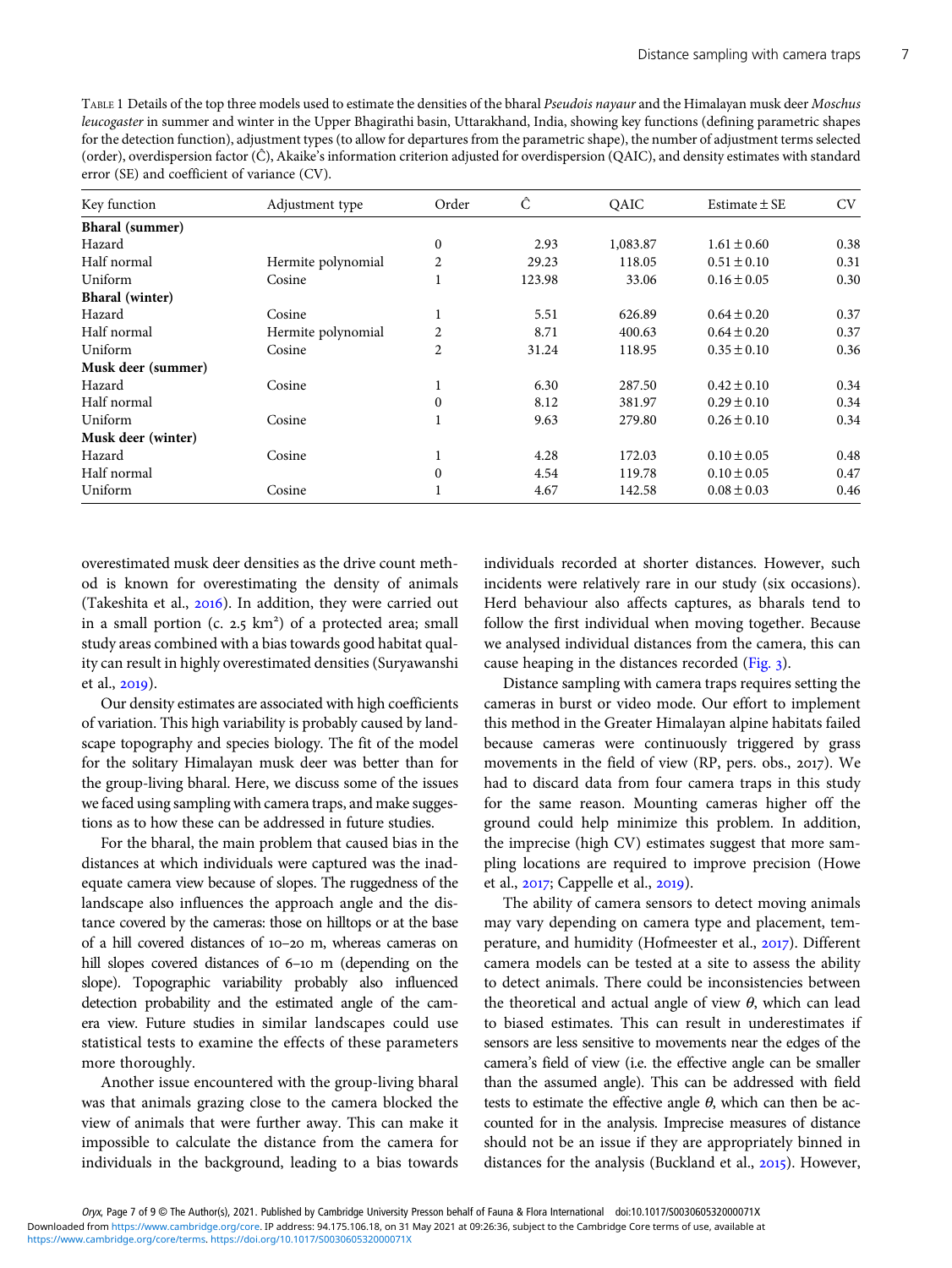<span id="page-7-0"></span>imprecise estimates of the target species' availability for detection can cause erroneous estimates. Care should thus be taken in selecting the appropriate time period of animal activity and availability for detection (Howe et al.,  $2017$ ).

Distance sampling with camera traps has paved the way for a new analytical approach to estimate the abundance of both group-living and solitary mountain ungulates in rugged and inaccessible terrains of the Himalaya. It can to some extent overcome the logistic constraints associated with rugged terrain and harsh weather that affect other methods such as point counts and transects sampling. These traditional methods are difficult to implement effectively in a high-altitude, rugged and remote landscape because they require cover of most vantage points in a single day or within a defined, short period of time (Singh & Milner-Gulland, 2011). In addition, the low number of detections often limits the conventional analytical process. Indirect observations such as dung counts can be useful but require estimation of the decay rate, which is often difficult to obtain (Buckland, 2001; Kuehl et al., 2007). Distance sampling with camera traps can work for longer periods in the field and may help to overcome the challenges presented by low numbers of detections and observer bias (Cappelle et al., 2019). An important advantage of camera traps over conventional distance sampling is that they are better suited to monitor solitary, elusive and nocturnal species such as the Himalayan musk deer. Camera traps have been extensively used to survey the snow leopard Panthera uncia. A slight modification in the sampling design (modified camera placement) could help gain information on its main prey species, including the bharal, the ibex Capra sibirica, the argali Ovis ammon and the musk deer.

Despite these advantages, there are limitations to the use of camera traps, including the high cost of the cameras and the extensive time required to process photographs and videos. Substantial numbers of camera traps would be required to improve the precision of density estimates derived from distance sampling with camera traps (Cappelle et al., 2019). Despite the high initial cost, we believe this approach could help improve abundance estimations for both group living and solitary mountain ungulates in rough, mountainous terrain where conventional techniques cannot be implemented.

Acknowledgements This work is part of a project initiated under the National Mission for Sustaining the Himalayan Ecosystem (NMSHE) Programme funded by the Department of Science and Technology, Government of India (grant no.: DST/SPLICE/CCP/ NMSHE/TF-2/WII/2014[G]). The Miriam Rothschild Travel Bursary Programme provided funding for a 4-week internship for R. Pal with S. T. Buckland at St Andrews University, UK. We thank the Director and Dean of the Wildlife Institute of India for their guidance and support; D.V.S. Khati, Principal Chief Conservator of Forests and Chief Wildlife Warden, Uttarakhand, for granting research permission; Sandeep Kumar, Divisional Forest Officer and former Deputy Director, Gangotri National Park, and Shrawan Kumar for their support and cooperation; and L. Corlatti for reviewing the manuscript.

Author contributions Conception of study: SS, RP, TB, QQ; data collection: RP; data analysis: RP, STB, TB; writing: all authors; revisions: QQ, STB, SS.

#### Conflicts of interest None.

**Ethical standards** This work was carried out with permission from Uttarakhand Forest Department (Letter no. 836/5-6) and abided by the Oryx guidelines on ethical standards.

#### References

- ANWAR, M. & MINHAS, R.A. (2008) Distribution and population status of Himalayan musk deer (Moschus chrysogaster) in the Machiara National Park, AJ and K. Pakistan Journal of Zoology, 40, 159-163.
- BAGCHI, S. & MISHRA, C. (2006) Living with large carnivores: predation on livestock by the snow leopard (Uncia uncia). Journal of Zoology,  $268$ ,  $217-224$ .
- BAGCHI, S. & RITCHIE, M.E. (2010) Herbivore effects on above- and belowground plant production and soil nitrogen availability in the trans-Himalayan shrub-steppes. Oecologia, 164, 1075-1082.
- BHARDWAJ, M., UNIYAL, V.P. & SANYAL, A.K. (2010) Estimating relative abundance and habitat use of Himalayan blue sheep Pseudois Nayaur in Gangotri National Park. Galemys: Boletín Informativo de la Sociedad Española para la Conservación y Estudio de los Mamíferos, 22, 545-560.
- BHATTACHARYA, T. & SATHYAKUMAR, S. (2011) Natural resource use by humans and response of wild ungulates. Mountain Research and Development, 31, 209-220.
- BHATTACHARYA, T., BASHIR, T., POUDYAL, K., SATHYAKUMAR, S. & SAHA, G.K. (2012a) Distribution, occupancy and activity patterns of goral (Nemorhaedus goral) and serow (Capricornis thar) in Khangchendzonga Biosphere Reserve, Sikkim, India. Mammal Study, 37, 173-181.
- BHATTACHARYA, T., KITTUR, S., SATHYAKUMAR, S. & RAWAT, G.S. (2012b) Diet overlap between wild ungulates and domestic livestock in the Greater Himalaya: implications for management of grazing practices. Proceedings of the Zoological Society, 65, 11-21.
- BUCKLAND, S.T., ANDERSON, D.R., BURNHAM, K.P., LAAKE, J.L., BORCHERS, D.L. & THOMAS, L. (2001) Introduction to Distance Sampling: Estimating Abundance of Biological Populations. Oxford University Press, Oxford, UK.
- BUCKLAND, S.T., REXSTAD, E.A., MARQUES, T.A. & OEDEKOVEN, C.S. (2015) Distance Sampling: Methods and Applications. Springer International Publishing, Cham, Switzerland.
- BURTON, A.C., NEILSON, E., MOREIRA, D., LADLE, A., STEENWEG, R., FISHER, J.T. et al. (2015) Wildlife camera trapping: a review and recommendations for linking surveys to ecological processes. Journal of Applied Ecology, 52, 675-685.
- CAPPELLE, N., DESPRÉS -EINSPENNER, M., HOWE, E.J., BOESCH, C. & KÜHL, H.S. (2019) Validating camera trap distance sampling for chimpanzees. American Journal of Primatology, 81, e22962.
- CAVALLINI, P. (1992) Survey of the goral Nemorhaedus goral (Hardwicke) in Himachal Pradesh. Journal of Bombay Natural History Society, 89, 302-307.
- CHANDOLA, S. (2009) Vegetational inventory of cold desert habitat of Nilang area of Jadh Ganga catchment (Uttarkashi) in Garhwal Himalaya. PhD thesis, Hemvati Nandan Bahuguna Garhwal University, Uttarakhand, India.
- CORLATTI, L., FATTORINI, L. & NELLI, L. (2015) The use of block counts, mark–resight and distance sampling to estimate population size of a mountain-dwelling ungulate. Population Ecology, 57, 409-419.